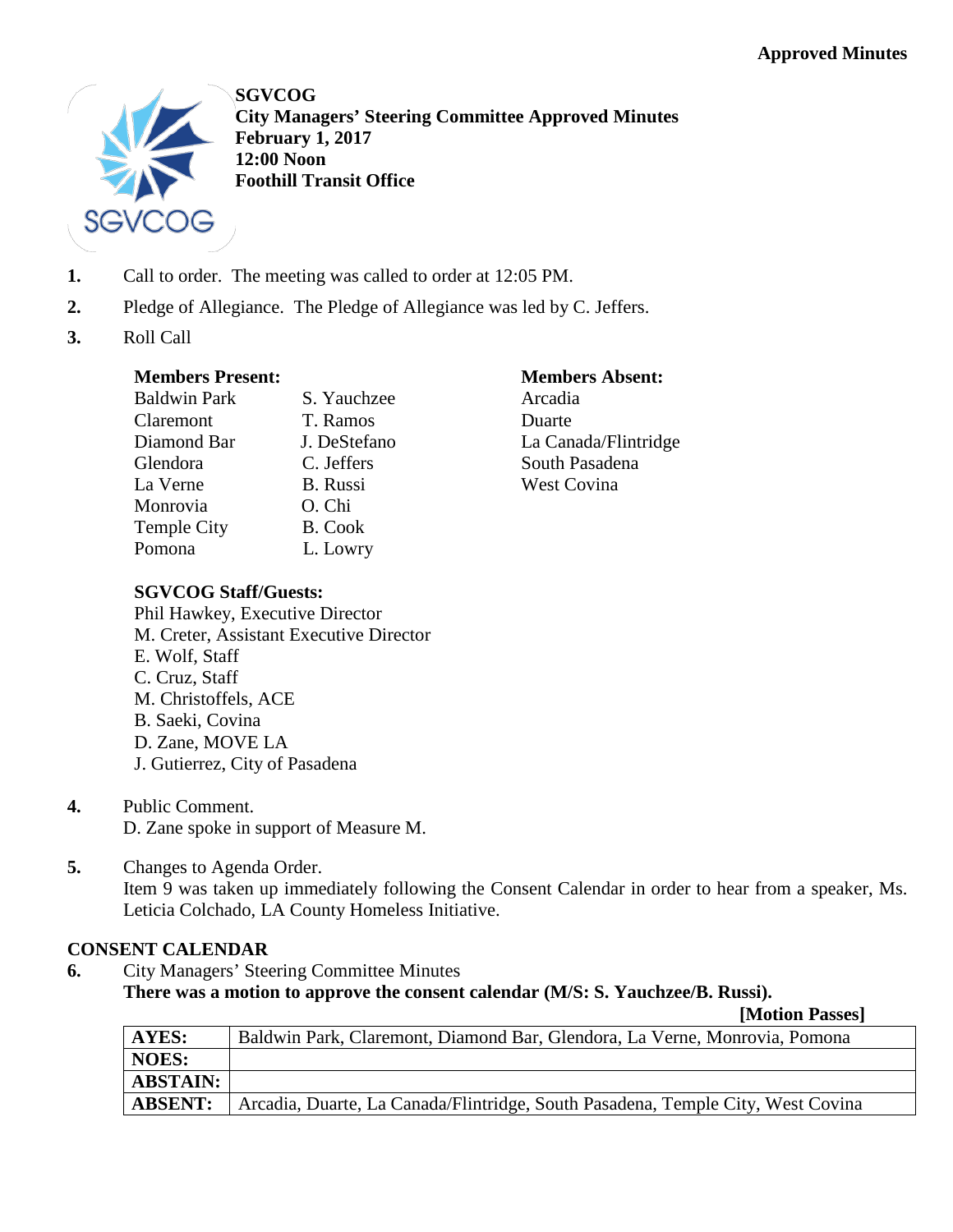# **ACTION ITEMS**

**9.** Los Angeles County ¼ Cent Tax for Homeless Services

L. Colchado, LA County CEO's Office, provided an overview of Measure M.

There was extended discussion. The Steering Committee expressed concerns about the following:

- **Revenue Planning Process:** The enabling ordinance does not provide any detailed information regarding the use of funding, beyond indicating that the funding will be used to support the County-wide Homeless Initiative. For example, it does not include information about how funding will be distributed across the County (i.e. will funding be allocated by SPA according to homeless count data or will another formula be used?). It also does not address whether all funds will be allocated competitively or if any agencies will receive a direct allocation. Additionally, while the LA County CEO's Office has committed to forming a Measure H Revenue Planning Process Group, that is not identified in the ordinance.
- **Coordination with Cities:** The enabling ordinance does not indicate how the County will work with cities to ensure that projects and programs that are funded through Measure H and implemented with concurrence and in coordination with cities. The City Managers' Steering Committee expressed concern that the funding could be used to support projects and programs for which there was local opposition and that cities would not have any channel through which to address these concerns with the County. Alternatively, if the property where the proposed project or program is sited is owned by the County, it could be outside local zoning standards.
- **Composition of Citizen's Oversight Advisory Board:** The ordinance references a Citizen's Oversight Advisory Board, which has the authority to review all expenditures related to the measure. This board would be comprised of five members, with each member of the Board of Supervisors appointing one member. The ordinance requires that at least one member have financial expertise and one have expertise related to homeless services. As this is the only advisory board referenced in the ordinance, the City Managers' Steering Committee expressed concern that it does not include any city representatives.

**There was a motion to recommend that the Governing Board not take a positon on Measure M (M/S: C. Jeffers/O. Chi).**

| [Motion Passes] |  |
|-----------------|--|
|-----------------|--|

| <b>AYES:</b>    | Baldwin Park, Claremont, Diamond Bar, Glendora, La Verne, Monrovia, Pomona      |
|-----------------|---------------------------------------------------------------------------------|
| <b>NOES:</b>    |                                                                                 |
| <b>ABSTAIN:</b> |                                                                                 |
| <b>ABSENT:</b>  | Arcadia, Duarte, La Canada/Flintridge, South Pasadena, Temple City, West Covina |

- **7.** FY 2016-17 2nd Quarter Financial Report P. Hawkey reviewed the quarterly report. There was consensus to receive and file.
- **8.** FY 2016-17 Budget Amendment #2

#### **There was a motion to approve the budget amendment (M/S: B. Russi/T. Ramos).**

**[Motion Passes]**

| <b>AYES:</b>    | Baldwin Park, Claremont, Diamond Bar, Glendora, La Verne, Monrovia, Pomona, |
|-----------------|-----------------------------------------------------------------------------|
|                 | Temple City,                                                                |
| <b>NOES:</b>    |                                                                             |
| <b>ABSTAIN:</b> |                                                                             |
| <b>ABSENT:</b>  | Arcadia, Duarte, La Canada/Flintridge, South Pasadena, West Covina          |